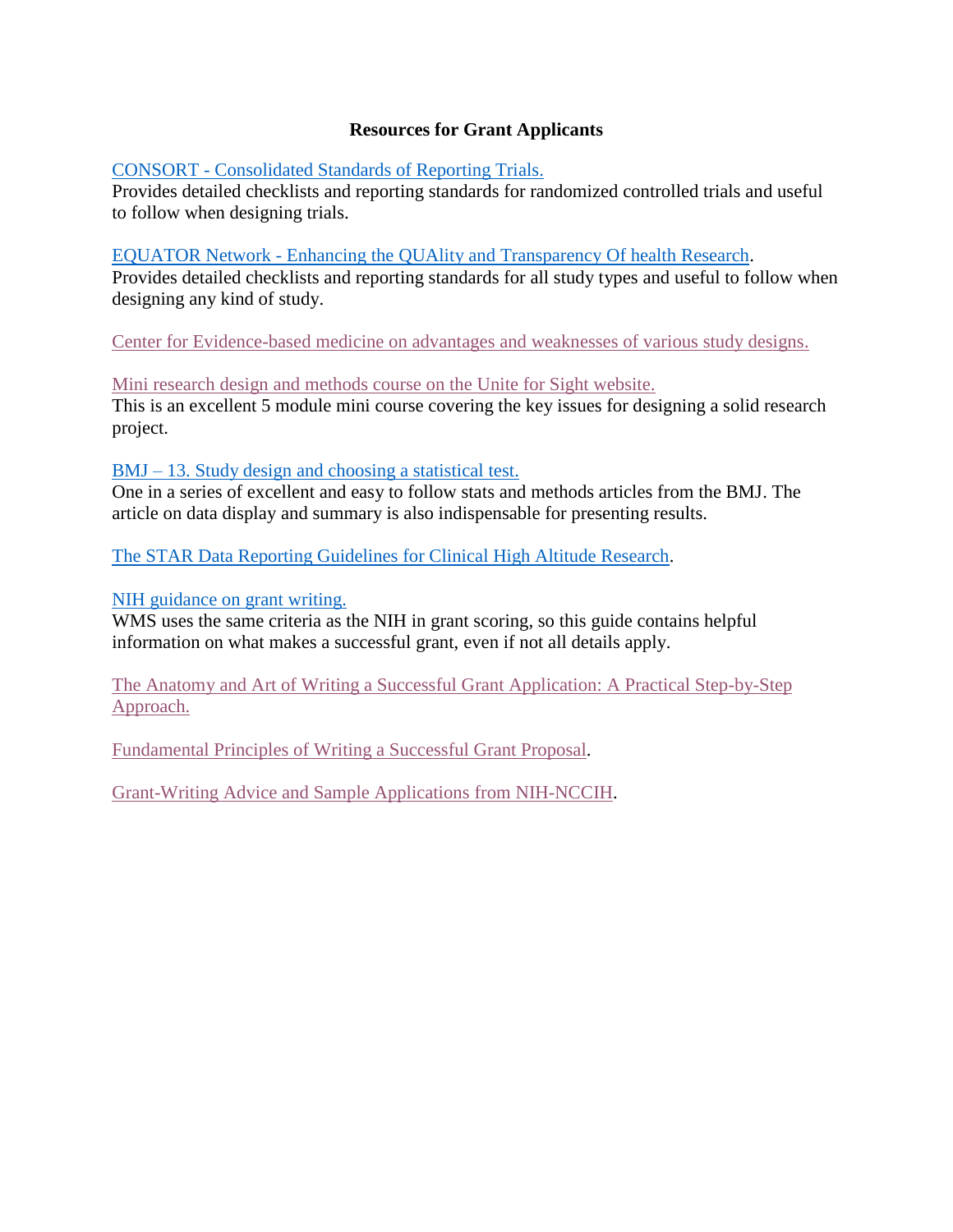# **Writing a Scientific Paper Prior to the Research**

CHARLES F. BABBS, MD, PhD,\* MARTHA M. TACKER, PhDt

The traditional approach to preparing a research report for publication is to begin writing after the study has been completed. We propose another approachto write a "zeroth" draft before the study is begun. This approach helps to focus the investigator's attention during the planning stage on critical aspects of the study. The discipline of writing down the rationale, the methods, and the variety of possible outcomes and their significance helps to clarify the logic on which the study is based. If these are acceptable to all authors and colleagues in the zeroth draft, it is likely that the research questions posed will be answered in a definitive way and that the final draft will be scientifically sound.

The notion of writing a paper before doing the research may raise concerns of prejudice, preconception, or even academic dishonesty. How could one possibly know what to write until after the study is completed? However, if one considers the actual content of a scientific paper or research report, it becomes clear that most of the report can be drafted before the first data are collected. The process is in many ways similar to that of preparing a formal proposal to a funding agency. Indeed, a grant application may borrow heavily from the zeroth draft of the paper, and vice versa.

The content of the zeroth draft is only the first of a

Manuscript received November 1, 1984; accepted November 27, 1984.

Address reprint requests to Dr. Babbs: Biomedical Engineering Center, A.A. Potter Building, Room 204, Purdue University, West Lafayette, IN 47907.

*Key Words:* Medical and scientific writing, research management, research planning, writing skills.

series of approximations to the final form. Yet, it can be a very useful beginning. Authors often procrastinate when faced with writing up the results of completed research projects and may find it much easier to write at the beginning of a project when enthusiasm is at its peak. Most importantly, there may be no better way to prepare the mind, anticipate pitfalls, and avoid wasted time, effort, and money than to write a zeroth draft.

### **THE INTRODUCTION: DEFINING STUDY OBJECTIVES**

Every scientific study seeks to answer a question, whether explicit or implied. A well-designed study answers specific, important questions. A poorly designed study is often the product of vague objectives from the outset. Our encouragement of specific questions is not intended to inhibit the spirit of inquiry and curiosity or discourage the scientist from thinking, "What if. . . ." Preliminary experiments in pursuit of curiosity are an important part of the investigative process-the chance to chase rabbits or take advantage of opportunity. However, after the initial feasibility studies or preliminary experiments are completed, it is most helpful to define the specific objectives or questions to be addressed by the full study that will be submitted for peer review.

Before irreversibly expending effort and resources on the planned investigation, the questions to be answered should be specified in writing. The result will contain key words with which to begin a literature search. Has the question already been answered by someone else? Is it an important question? These issues can be resolved by placing the proposed questions into the context of current knowledge reported in relevant books and journal articles. If the goal is original research, it is important to establish that the proposed study has not already been done definitively by others. One may discover that the proposed question has already been answered quite satisfactorily. If so, one may then be in a position to address the next question of importance in the area.

From the \*Biomedical Engineering Center, Purdue University, West Lafayette, Indiana, and t300 Forest Hill Dr., West Lafayette, Indiana.

Dr. Babbs is supported by Research Career Development Award HL-00587 from the National Heart, Lung, and Blood Institute, Bethesda, Maryland.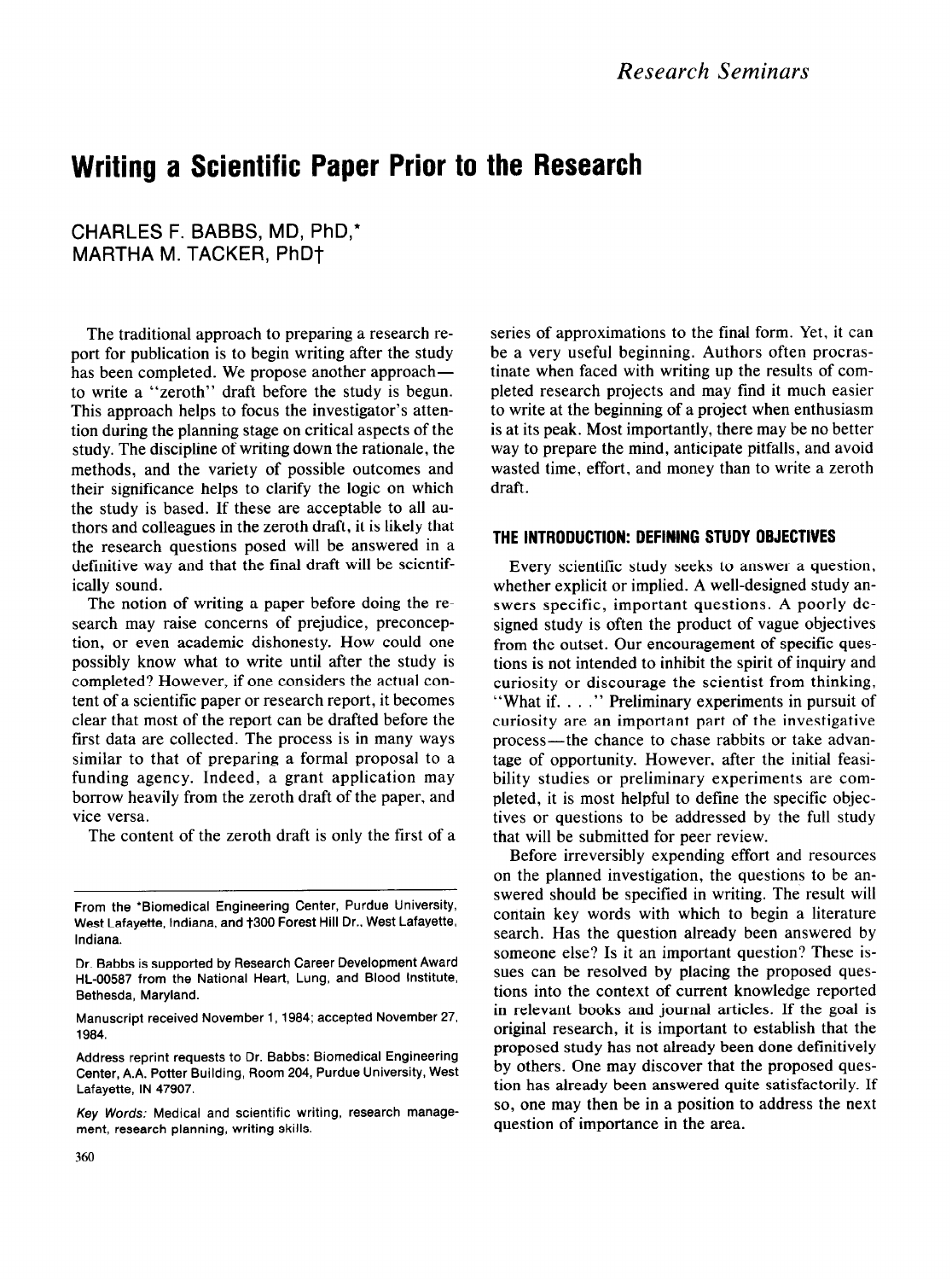We submit that the best practical test of a proposed research objective is its successful incorporation into a zeroth draft of an introduction to the final paper. A good introduction orients the reader to the question addressed by the study. The first sentences should convey the general problem addressed by the study in language that can be understood by a reader generally familiar with the field but not with the specific area of the study. Subsequent sentences should further define and limit the topic and demonstrate the need for this particular investigation. The most relevant findings of others that set the stage for the work about to be presented should be described briefly. The final sentences of a good introduction will clearly state the objective of the study-the questions to be answered, whose appropriateness and reasonableness are obvious from the background painted by the preceding paragraphs of the introduction.

Observe how these elements are skillfully blended together in the introduction by Boenning, Fleisher, and Campos, which appeared in AJEM.'

Dog bites constitute a major public health problem in the United States. The Center for Disease Control (CDC) estimates that nearly one million people are bitten annually.' The majority of the victims are children; 40% are between the ages of 5 and 14 years.<sup>2</sup> Victims may comprise as many as 1% of all pediatric emergency department visits during summer months.<sup>3</sup>

Infection is reported as a common complication following dog bites. In some studies that have included both children and adults, between 5% and 30% of wounds presenting for medical care develop infections, depending on such factors as patient age, wound type, wound location, and treatment delay.4-6 The relatively high incidence of this complication has encouraged the use of prophylactic antibiotics. To date, no investigation in children has properly evaluated this practice or established the incidence of infection following adequate local care. Therefore, we designed a prospective controlled study with three purposes in mind, 1) to further define the epidemiology of dog bites in children; 2) to evaluate the role of antibiotic prophylaxis following dog bites; and 3) to determine whether initial wound cultures would predict subsequent infections.

Notice that the first sentence in the introduction is understandable to any reader, clearly introduces the clinical problem to be discussed, and stresses its importance. The next sentences limit the topic to children, focus on infection as the most important complication, and identify gaps in present knowledge. The final sentence lists specific objectives. Thus, in only nine sentences the authors have seized the reader's attention and focused it on the specific topic of the study. Notice that this entire introduction could have legitimately been written before the study was actually conducted.

## **THE METHODS SECTION: PLANNING THE EXPERIMENTAL PROTOCOL**

This is the time to face the crucial details of experimental design and analysis. What animal model will be used, or what population of patients will be studied? Where will they come from? What data will be required, and how will it be collected? What equipment will be needed? Who will perform the study? How many subjects will be needed? What control groups are needed? All of these questions can be addressed by writing a detailed protocol before beginning data collection. This is the methods section of the zeroth draft. With such a written protocol in hand, one can efficiently obtain a variety of useful suggestions from colleagues by giving them copies of the introduction and methods sections of the zeroth draft and asking for their constructive criticism.

Details in the methods sections of good scientific papers are often organized by means of subheadings, a practice we strongly recommend. A subsection on "Experimental Design" can serve as an overview of the strategy of the study. Such an overview sets up the framework to which the subsequent details of the methods section can be attached. A "Subjects" subsection is almost always pertinent to biomedical studies. Complicated special techniques may deserve separate subsections, for example, "Radioimmunoassay, " "Microsphere Technique," or "Electron Microscopy." A sketch of the experimental apparatus or a diagram of the sequence of treatments is often helpful at this stage to clarify thinking. Professional renditions of these may appear in the final manuscript as well. A discussion of "Data Analysis" is best placed at the end of the methods section to prepare the reader for the upcoming results section. If one has trouble writing parts of the methods section straightaway, the task is often made easier after some attention is given to hypothetical results.

## **THE HYPOTHETICAL RESULTS: PLANNING THE DATA ANALYSIS**

During the planning stage, an excellent way to visualize the experimental design and its consequences is to plot hypothetical data. Thought experiments have a long and fruitful tradition in physical science, where exact calculations of expected outcomes can be made from theory. Although precise predictions may not be possible in the biological sciences, a thought experiment will at least help one realize exactly what kinds of data are needed to demonstrate a detectable effect of the experimental treatment.

If the results themselves will consist of images, such as electron micrographs or computed tomographic scans, then sketches of these can serve as hypothetical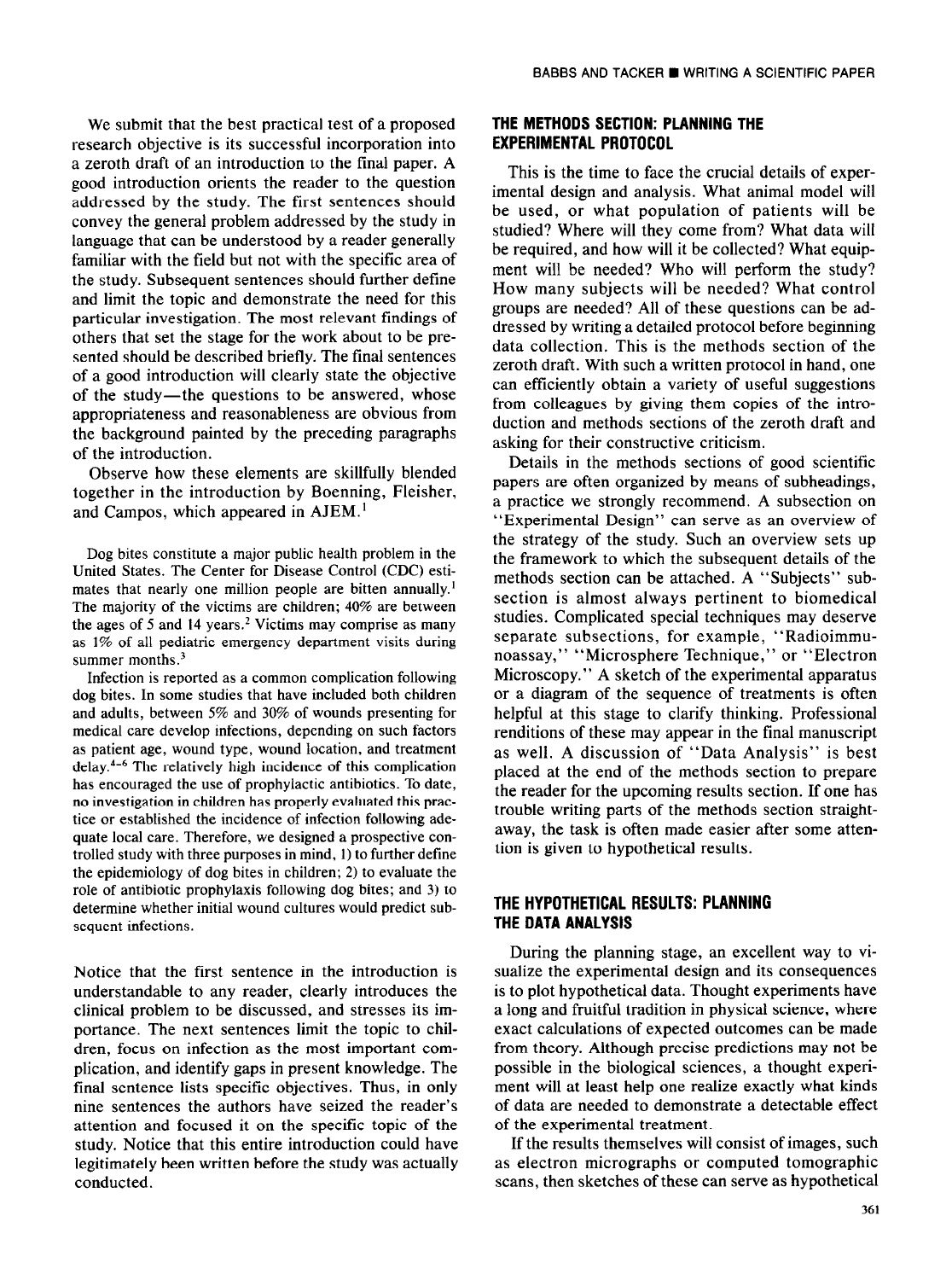results. It is especially important to anticipate the need for photographs at the beginning of a study, as the opportunity to obtain them may vanish after the study is completed. In most instances, however, the result of such a thought experiment will be sketched graphs of hypothetical data. Visualizing results in this way is helpful even if one later elects to present the data in tabular form.

From such hypothetical graphs one can easily compose the headings of the corresponding tables that must be filled in to generate the kind of results that have been sketched. Precisely typed and ruled, these blank tables become data collection sheets for the study. The sheets can be copied as necessary and help to impose discipline on the investigators to record all necessary data during the study itself.

The plotting of hypothetical data may also help clarify the correct design of the experiment. By pondering sketches or tables of hypothetical results and their possible interpretations, one can often anticipate the control groups needed to validate the conclusions. One should examine the hypothetical data and ask: If the results came out like this, would I be convinced? What additional controls would be necessary to make a truly convincing presentation? It is much better to discover these before the study is undertaken than when pondering real data months later.

Hypothetical data also provide an excellent opportunity to consider the statistical tests to be applied. What groups are comparable statistically? How will data from different subjects be combined, normalized, or averaged? Are equal numbers required in the design for each group? Would paired observations be more convincing? These dry, technical questions come alive and are easy to answer with reference to a hypothetical set of data. If one is not certain of the answers, it is an appropriate time to consult a statistician. Statisticians are most at home in the domain of hypothetical data and are most grateful to be consulted *before,*  rather than after, the actual data have been collected.

### **THE DISCUSSION SECTION: CONSIDERING POSSIBLE OUTCOMES**

**A** well-designed study will lead to meaningful conclusions for any reasonable outcome. One should go back to sketches of hypothetical data and consider all possible outcomes. For example, consider the results of a positive effect of treatment, a negative effect of treatment, or no effect of treatment. What would be the significance of the study in each case? What would be the conclusion and how would it relate to what is already published on the subject? Writing a brief discussion paragraph in advance for each possible outcome will help the investigator detect experimental design faults that permit no meaningful conclusions or

only weak conclusions for certain outcomes. Once convinced that the results will be meaningful and important regardless of the outcome, the investigator will have no temptation to bias the data as they are obtained and can approach the investigation as a truly openminded search for the truth. If certain outcomes would be wonderful but others would be worthless or hard to interpret, it is time to consider recasting the design of the study.

Drafting the discussion section also forces the investigator to carefully read related reports of others with which the results will eventually be compared. It may become apparent, for example, that the experimental design should be modified to allow strict comparison with another study. One may learn of an important methodological detail that was missed or a variable that should have been accounted for or measured. As the investigator ponders the significance of certain outcomes, an interesting theoretical possibility that could be tested with additional measurements may come to mind. All of this intellectual preparation can be done with only preliminary or hypothetical data in hand.

#### **THE CONCLUSION: OVERALL STUDY SIGNIFICANCE**

Finally, it is necessary to face the ultimate question: So what? This question should be answered in what we call the "punchline" of the paper. The punchline is a brief statement of the results of a study and their significance. An operational definition of the punchline of a research study is one or two sentences that can be quoted in a review article or book dealing with the topic. Here are two examples of "punchlines" quoted from Yakaitis in a monograph on resuscitation<sup>2</sup>: "Calcium salts are not peripheral vasoconstrictors," and "Because of the early release of norepinephrine from myocardial nerve endings, bretylium has a positive inotropic effect on the myocardium, both *in vivo* and *in vitro."* 

At the zeroth-draft stage one may need to write several possible punchlines, depending on each possible outcome. Some may be more exciting than others, but all punchlines that could conceivably be written as a result of research should be meaningful contributions that are quotable in a textbook or review article. The investigator may conclude that the study will likely not lead to a "quotable" conclusion. In that case one should consider redesigning the study to ensure that any reasonable outcome will be important. We submit that a study for which one may not be able to write a good punchline may not be worth doing in the first place.

#### **SUMMARY**

We propose that many potential pitfalls of a research study can be brought to light through the exercise of